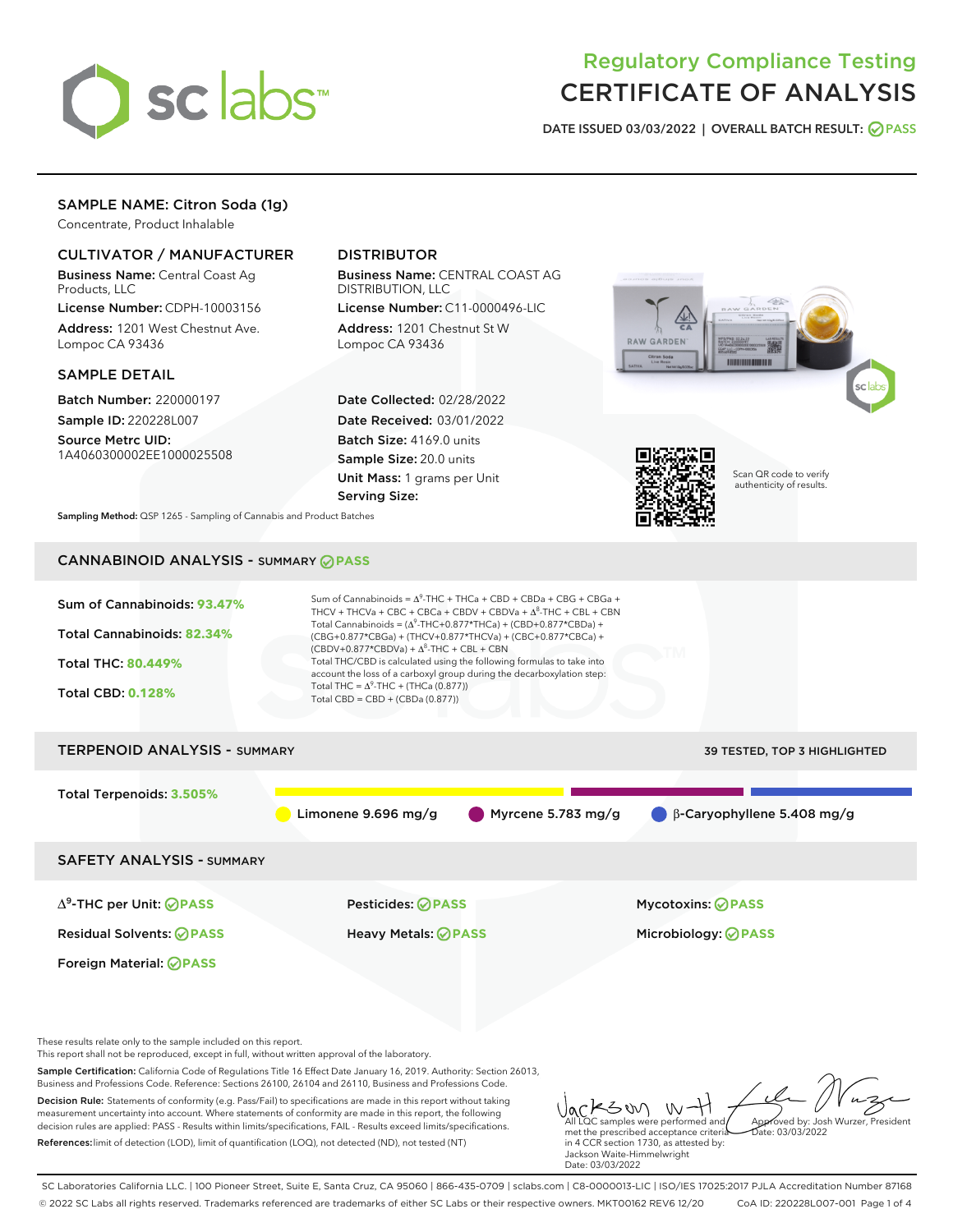



CITRON SODA (1G) | DATE ISSUED 03/03/2022 | OVERALL BATCH RESULT: @ PASS

#### CANNABINOID TEST RESULTS - 03/02/2022 2 PASS

Tested by high-performance liquid chromatography with diode-array detection (HPLC-DAD). **Method:** QSP 1157 - Analysis of Cannabinoids by HPLC-DAD

#### TOTAL CANNABINOIDS: **82.34%**

Total Cannabinoids (Total THC) + (Total CBD) + (Total CBG) + (Total THCV) + (Total CBC) +  $(Total CBDV) +  $\Delta^8$ -THC + CBL + CBN$ 

TOTAL THC: **80.449%** Total THC (Δ<sup>9</sup>-THC+0.877\*THCa)

TOTAL CBD: **0.128%**

Total CBD (CBD+0.877\*CBDa)

TOTAL CBG: 0.86% Total CBG (CBG+0.877\*CBGa)

TOTAL THCV: 0.35% Total THCV (THCV+0.877\*THCVa)

TOTAL CBC: 0.553% Total CBC (CBC+0.877\*CBCa)

TOTAL CBDV: ND Total CBDV (CBDV+0.877\*CBDVa)

| <b>COMPOUND</b>  | LOD/LOQ<br>(mg/g)          | <b>MEASUREMENT</b><br><b>UNCERTAINTY</b><br>(mg/g) | <b>RESULT</b><br>(mg/g) | <b>RESULT</b><br>(%) |
|------------------|----------------------------|----------------------------------------------------|-------------------------|----------------------|
| <b>THCa</b>      | 0.05 / 0.14                | ±17.726                                            | 886.32                  | 88.632               |
| $\Lambda^9$ -THC | 0.06 / 0.26                | ±0.729                                             | 27.19                   | 2.719                |
| <b>CBGa</b>      | 0.1/0.2                    | ±0.27                                              | 6.7                     | 0.67                 |
| <b>CBCa</b>      | 0.07 / 0.28                | ±0.240                                             | 6.30                    | 0.630                |
| <b>THCVa</b>     | 0.07/0.20                  | ±0.148                                             | 3.99                    | 0.399                |
| <b>CBG</b>       | 0.06/0.19                  | ±0.084                                             | 2.75                    | 0.275                |
| <b>CBDa</b>      | 0.02/0.19                  | ±0.033                                             | 1.46                    | 0.146                |
| $\Lambda^8$ -THC | 0.1/0.4                    | N/A                                                | <b>ND</b>               | <b>ND</b>            |
| <b>THCV</b>      | 0.1/0.2                    | N/A                                                | <b>ND</b>               | <b>ND</b>            |
| <b>CBD</b>       | 0.07/0.29                  | N/A                                                | <b>ND</b>               | <b>ND</b>            |
| <b>CBDV</b>      | 0.04 / 0.15                | N/A                                                | <b>ND</b>               | <b>ND</b>            |
| <b>CBDVa</b>     | 0.03/0.53                  | N/A                                                | <b>ND</b>               | <b>ND</b>            |
| <b>CBL</b>       | 0.06 / 0.24                | N/A                                                | <b>ND</b>               | <b>ND</b>            |
| <b>CBN</b>       | 0.1 / 0.3                  | N/A                                                | <b>ND</b>               | <b>ND</b>            |
| <b>CBC</b>       | 0.2 / 0.5                  | N/A                                                | <b>ND</b>               | <b>ND</b>            |
|                  | <b>SUM OF CANNABINOIDS</b> |                                                    | 934.7 mg/g              | 93.47%               |

#### **UNIT MASS: 1 grams per Unit**

| $\Delta^9$ -THC per Unit              | 1100 per-package limit | 27.19 mg/unit   | <b>PASS</b> |
|---------------------------------------|------------------------|-----------------|-------------|
| <b>Total THC per Unit</b>             |                        | 804.49 mg/unit  |             |
| <b>CBD per Unit</b>                   |                        | <b>ND</b>       |             |
| <b>Total CBD per Unit</b>             |                        | $1.28$ mg/unit  |             |
| Sum of Cannabinoids<br>per Unit       |                        | 934.7 mg/unit   |             |
| <b>Total Cannabinoids</b><br>per Unit |                        | $823.4$ mg/unit |             |

| <b>COMPOUND</b>           | LOD/LOQ<br>(mg/g) | <b>MEASUREMENT</b><br><b>UNCERTAINTY</b><br>(mg/g) | <b>RESULT</b><br>(mg/g)                         | <b>RESULT</b><br>$(\%)$ |
|---------------------------|-------------------|----------------------------------------------------|-------------------------------------------------|-------------------------|
| Limonene                  | 0.005 / 0.016     | ±0.1076                                            | 9.696                                           | 0.9696                  |
| <b>Myrcene</b>            | 0.008 / 0.025     | ±0.0578                                            | 5.783                                           | 0.5783                  |
| β-Caryophyllene           | 0.004 / 0.012     | ±0.1498                                            | 5.408                                           | 0.5408                  |
| $\alpha$ -Humulene        | 0.009 / 0.029     | ±0.0491                                            | 1.965                                           | 0.1965                  |
| Linalool                  | 0.009 / 0.032     | ±0.0531                                            | 1.795                                           | 0.1795                  |
| trans- $\beta$ -Farnesene | 0.008 / 0.025     | ±0.0455                                            | 1.649                                           | 0.1649                  |
| Fenchol                   | 0.010 / 0.034     | ±0.0452                                            | 1.501                                           | 0.1501                  |
| <b>B-Pinene</b>           | 0.004 / 0.014     | ±0.0118                                            | 1.324                                           | 0.1324                  |
| Terpineol                 | 0.009 / 0.031     | ±0.0599                                            | 1.254                                           | 0.1254                  |
| $\alpha$ -Bisabolol       | 0.008 / 0.026     | ±0.0492                                            | 1.186                                           | 0.1186                  |
| $\alpha$ -Pinene          | 0.005 / 0.017     | ±0.0055                                            | 0.816                                           | 0.0816                  |
| Geraniol                  | 0.002 / 0.007     | ±0.0256                                            | 0.746                                           | 0.0746                  |
| Caryophyllene<br>Oxide    | 0.010 / 0.033     | ±0.0131                                            | 0.365                                           | 0.0365                  |
| Terpinolene               | 0.008 / 0.026     | ±0.0054                                            | 0.339                                           | 0.0339                  |
| <b>Borneol</b>            | 0.005 / 0.016     | ±0.0107                                            | 0.327                                           | 0.0327                  |
| β-Ocimene                 | 0.006 / 0.020     | ±0.0053                                            | 0.211                                           | 0.0211                  |
| Camphene                  | 0.005 / 0.015     | ±0.0015                                            | 0.167                                           | 0.0167                  |
| <b>Nerolidol</b>          | 0.006 / 0.019     | ±0.0066                                            | 0.135                                           | 0.0135                  |
| Valencene                 | 0.009 / 0.030     | ±0.0046                                            | 0.086                                           | 0.0086                  |
| Guaiol                    | 0.009 / 0.030     | ±0.0026                                            | 0.071                                           | 0.0071                  |
| <b>Geranyl Acetate</b>    | 0.004 / 0.014     | ±0.0022                                            | 0.068                                           | 0.0068                  |
| Citronellol               | 0.003 / 0.010     | ±0.0019                                            | 0.050                                           | 0.0050                  |
| Fenchone                  | 0.009 / 0.028     | ±0.0009                                            | 0.041                                           | 0.0041                  |
| Nerol                     | 0.003 / 0.011     | ±0.0012                                            | 0.036                                           | 0.0036                  |
| Sabinene Hydrate          | 0.006 / 0.022     | ±0.0009                                            | 0.031                                           | 0.0031                  |
| $\alpha$ -Phellandrene    | 0.006 / 0.020     | N/A                                                | <loq< th=""><th><loq< th=""></loq<></th></loq<> | <loq< th=""></loq<>     |
| Eucalyptol                | 0.006 / 0.018     | N/A                                                | <loq< th=""><th><loq< th=""></loq<></th></loq<> | <loq< th=""></loq<>     |
| $\gamma$ -Terpinene       | 0.006 / 0.018     | N/A                                                | <loq< th=""><th><loq< th=""></loq<></th></loq<> | <loq< th=""></loq<>     |
| Cedrol                    | 0.008 / 0.027     | N/A                                                | <loq< th=""><th><loq< th=""></loq<></th></loq<> | <loq< th=""></loq<>     |
| Sabinene                  | 0.004 / 0.014     | N/A                                                | <b>ND</b>                                       | <b>ND</b>               |
| $\Delta^3$ -Carene        | 0.005 / 0.018     | N/A                                                | ND                                              | ND                      |
| $\alpha$ -Terpinene       | 0.005 / 0.017     | N/A                                                | ND.                                             | <b>ND</b>               |
| p-Cymene                  | 0.005 / 0.016     | N/A                                                | ND.                                             | ND                      |
| Isopulegol                | 0.005 / 0.016     | N/A                                                | ND                                              | ND                      |
| Camphor                   | 0.006 / 0.019     | N/A                                                | ND                                              | ND                      |
| Isoborneol                | 0.004 / 0.012     | N/A                                                | <b>ND</b>                                       | ND                      |
| Menthol                   | 0.008 / 0.025     | N/A                                                | ND                                              | ND                      |
| Pulegone                  | 0.003 / 0.011     | N/A                                                | ND                                              | ND                      |
| $\alpha$ -Cedrene         | 0.005 / 0.016     | N/A                                                | ND                                              | ND                      |
| <b>TOTAL TERPENOIDS</b>   |                   |                                                    | 35.050 mg/g                                     | 3.505%                  |

SC Laboratories California LLC. | 100 Pioneer Street, Suite E, Santa Cruz, CA 95060 | 866-435-0709 | sclabs.com | C8-0000013-LIC | ISO/IES 17025:2017 PJLA Accreditation Number 87168 © 2022 SC Labs all rights reserved. Trademarks referenced are trademarks of either SC Labs or their respective owners. MKT00162 REV6 12/20 CoA ID: 220228L007-001 Page 2 of 4

## TERPENOID TEST RESULTS - 03/02/2022

Terpene analysis utilizing gas chromatography-flame ionization detection (GC-FID). **Method:** QSP 1192 - Analysis of Terpenoids by GC-FID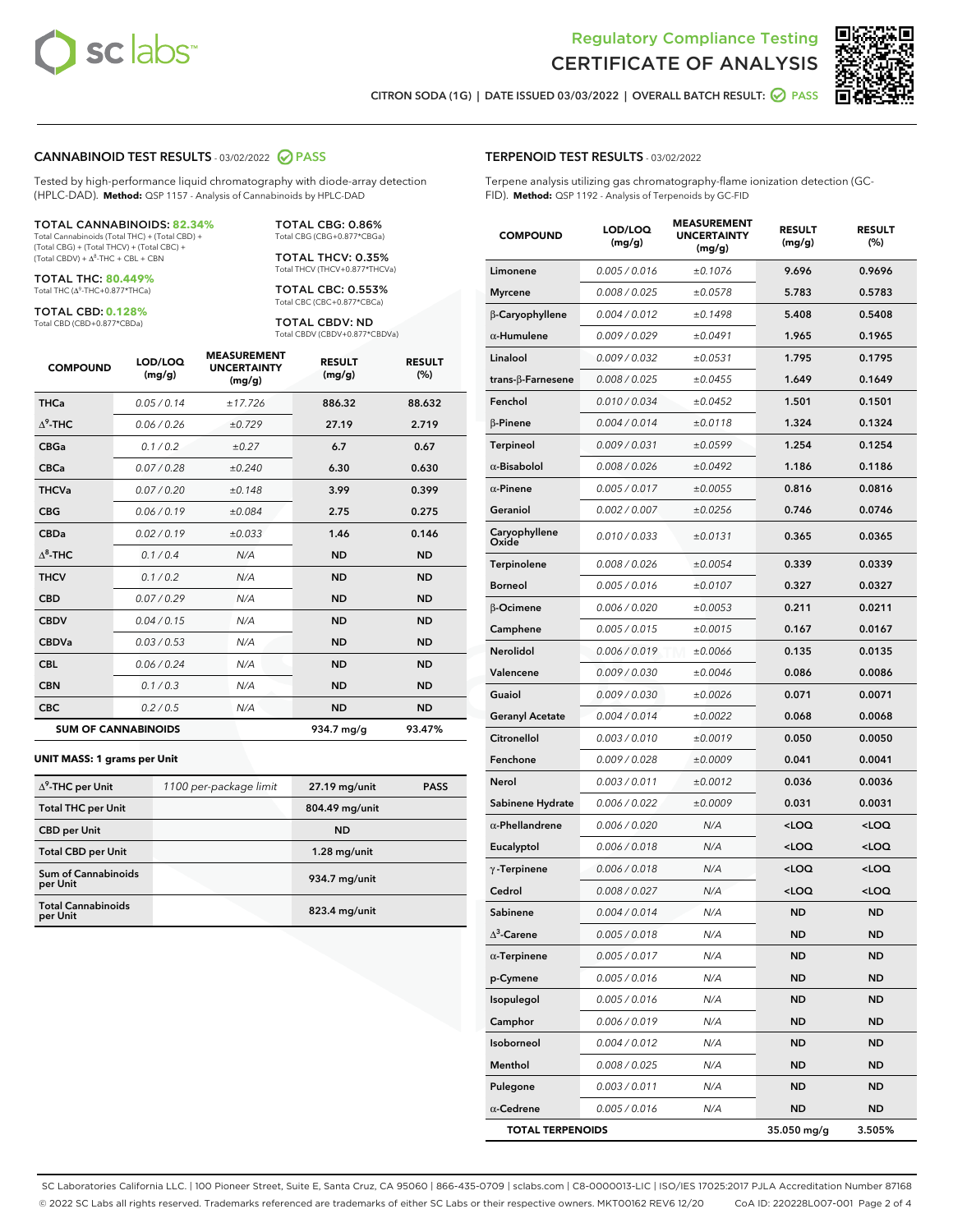



CITRON SODA (1G) | DATE ISSUED 03/03/2022 | OVERALL BATCH RESULT:  $\bigcirc$  PASS

## CATEGORY 1 PESTICIDE TEST RESULTS - 03/02/2022 2 PASS

Pesticide and plant growth regulator analysis utilizing high-performance liquid chromatography-mass spectrometry (HPLC-MS) or gas chromatography-mass spectrometry (GC-MS). \*GC-MS utilized where indicated. **Method:** QSP 1212 - Analysis of Pesticides and Mycotoxins by LC-MS or QSP 1213 - Analysis of Pesticides by GC-MS

| <b>COMPOUND</b>             | LOD/LOQ<br>$(\mu g/g)$ | <b>ACTION</b><br><b>LIMIT</b><br>$(\mu g/g)$ | <b>MEASUREMENT</b><br><b>UNCERTAINTY</b><br>$(\mu g/g)$ | <b>RESULT</b><br>$(\mu g/g)$ | <b>RESULT</b> |
|-----------------------------|------------------------|----------------------------------------------|---------------------------------------------------------|------------------------------|---------------|
| Aldicarb                    | 0.03 / 0.08            | $\ge$ LOD                                    | N/A                                                     | <b>ND</b>                    | <b>PASS</b>   |
| Carbofuran                  | 0.02 / 0.05            | $>$ LOD                                      | N/A                                                     | <b>ND</b>                    | <b>PASS</b>   |
| Chlordane*                  | 0.03 / 0.08            | $\ge$ LOD                                    | N/A                                                     | <b>ND</b>                    | <b>PASS</b>   |
| Chlorfenapyr*               | 0.03/0.10              | $\ge$ LOD                                    | N/A                                                     | <b>ND</b>                    | <b>PASS</b>   |
| Chlorpyrifos                | 0.02/0.06              | $>$ LOD                                      | N/A                                                     | <b>ND</b>                    | <b>PASS</b>   |
| Coumaphos                   | 0.02 / 0.07            | $\ge$ LOD                                    | N/A                                                     | <b>ND</b>                    | <b>PASS</b>   |
| Daminozide                  | 0.02 / 0.07            | $\ge$ LOD                                    | N/A                                                     | <b>ND</b>                    | <b>PASS</b>   |
| <b>Dichlorvos</b><br>(DDVP) | 0.03/0.09              | $\ge$ LOD                                    | N/A                                                     | <b>ND</b>                    | <b>PASS</b>   |
| Dimethoate                  | 0.03 / 0.08            | $>$ LOD                                      | N/A                                                     | <b>ND</b>                    | <b>PASS</b>   |
| Ethoprophos                 | 0.03/0.10              | $>$ LOD                                      | N/A                                                     | <b>ND</b>                    | <b>PASS</b>   |
| Etofenprox                  | 0.02 / 0.06            | $\ge$ LOD                                    | N/A                                                     | <b>ND</b>                    | <b>PASS</b>   |
| Fenoxycarb                  | 0.03 / 0.08            | $\ge$ LOD                                    | N/A                                                     | <b>ND</b>                    | <b>PASS</b>   |
| Fipronil                    | 0.03 / 0.08            | $\ge$ LOD                                    | N/A                                                     | <b>ND</b>                    | <b>PASS</b>   |
| Imazalil                    | 0.02 / 0.06            | $\ge$ LOD                                    | N/A                                                     | <b>ND</b>                    | <b>PASS</b>   |
| <b>Methiocarb</b>           | 0.02 / 0.07            | $\ge$ LOD                                    | N/A                                                     | <b>ND</b>                    | <b>PASS</b>   |
| Parathion-methyl            | 0.03/0.10              | $>$ LOD                                      | N/A                                                     | <b>ND</b>                    | <b>PASS</b>   |
| <b>Mevinphos</b>            | 0.03/0.09              | $\ge$ LOD                                    | N/A                                                     | <b>ND</b>                    | <b>PASS</b>   |
| Paclobutrazol               | 0.02 / 0.05            | $\ge$ LOD                                    | N/A                                                     | <b>ND</b>                    | <b>PASS</b>   |
| Propoxur                    | 0.03/0.09              | $>$ LOD                                      | N/A                                                     | <b>ND</b>                    | <b>PASS</b>   |
| Spiroxamine                 | 0.03 / 0.08            | $\ge$ LOD                                    | N/A                                                     | <b>ND</b>                    | <b>PASS</b>   |
| Thiacloprid                 | 0.03/0.10              | $\ge$ LOD                                    | N/A                                                     | <b>ND</b>                    | <b>PASS</b>   |

## CATEGORY 2 PESTICIDE TEST RESULTS - 03/02/2022 2 PASS

| <b>COMPOUND</b>          | LOD/LOO<br>$(\mu g/g)$ | <b>ACTION</b><br><b>LIMIT</b><br>$(\mu g/g)$ | <b>MEASUREMENT</b><br><b>UNCERTAINTY</b><br>$(\mu g/g)$ | <b>RESULT</b><br>$(\mu g/g)$ | <b>RESULT</b> |  |
|--------------------------|------------------------|----------------------------------------------|---------------------------------------------------------|------------------------------|---------------|--|
| Abamectin                | 0.03/0.10              | 0.1                                          | N/A                                                     | <b>ND</b>                    | <b>PASS</b>   |  |
| Acephate                 | 0.02 / 0.07            | 0.1                                          | N/A                                                     | <b>ND</b>                    | <b>PASS</b>   |  |
| Acequinocyl              | 0.02/0.07              | 0.1                                          | N/A                                                     | <b>ND</b>                    | <b>PASS</b>   |  |
| Acetamiprid              | 0.02/0.05              | 0.1                                          | N/A                                                     | <b>ND</b>                    | <b>PASS</b>   |  |
| Azoxystrobin             | 0.02 / 0.07            | 0.1                                          | N/A                                                     | <b>ND</b>                    | <b>PASS</b>   |  |
| <b>Bifenazate</b>        | 0.01/0.04              | 0.1                                          | N/A                                                     | <b>ND</b>                    | <b>PASS</b>   |  |
| <b>Bifenthrin</b>        | 0.02/0.05              | 3                                            | N/A                                                     | <b>ND</b>                    | <b>PASS</b>   |  |
| <b>Boscalid</b>          | 0.03/0.09              | 0.1                                          | N/A                                                     | <b>ND</b>                    | <b>PASS</b>   |  |
| Captan                   | 0.19/0.57              | 0.7                                          | N/A                                                     | <b>ND</b>                    | <b>PASS</b>   |  |
| Carbaryl                 | 0.02/0.06              | 0.5                                          | N/A                                                     | <b>ND</b>                    | <b>PASS</b>   |  |
| Chlorantranilip-<br>role | 0.04/0.12              | 10                                           | N/A                                                     | <b>ND</b>                    | <b>PASS</b>   |  |
| Clofentezine             | 0.03/0.09              | 0.1                                          | N/A                                                     | <b>ND</b>                    | <b>PASS</b>   |  |

## CATEGORY 2 PESTICIDE TEST RESULTS - 03/02/2022 continued

| <b>COMPOUND</b>               | LOD/LOQ<br>(µg/g) | <b>ACTION</b><br>LIMIT<br>(µg/g) | <b>MEASUREMENT</b><br><b>UNCERTAINTY</b><br>$(\mu g/g)$ | <b>RESULT</b><br>$(\mu g/g)$ | <b>RESULT</b> |
|-------------------------------|-------------------|----------------------------------|---------------------------------------------------------|------------------------------|---------------|
| Cyfluthrin                    | 0.12 / 0.38       | 2                                | N/A                                                     | <b>ND</b>                    | <b>PASS</b>   |
| Cypermethrin                  | 0.11 / 0.32       | 1                                | N/A                                                     | <b>ND</b>                    | <b>PASS</b>   |
| <b>Diazinon</b>               | 0.02 / 0.05       | 0.1                              | N/A                                                     | <b>ND</b>                    | <b>PASS</b>   |
| Dimethomorph                  | 0.03 / 0.09       | 2                                | N/A                                                     | <b>ND</b>                    | <b>PASS</b>   |
| Etoxazole                     | 0.02 / 0.06       | 0.1                              | N/A                                                     | <b>ND</b>                    | <b>PASS</b>   |
| Fenhexamid                    | 0.03 / 0.09       | 0.1                              | N/A                                                     | <b>ND</b>                    | <b>PASS</b>   |
| Fenpyroximate                 | 0.02 / 0.06       | 0.1                              | N/A                                                     | <b>ND</b>                    | <b>PASS</b>   |
| Flonicamid                    | 0.03 / 0.10       | 0.1                              | N/A                                                     | <b>ND</b>                    | <b>PASS</b>   |
| Fludioxonil                   | 0.03 / 0.10       | 0.1                              | N/A                                                     | <b>ND</b>                    | <b>PASS</b>   |
| Hexythiazox                   | 0.02 / 0.07       | 0.1                              | N/A                                                     | <b>ND</b>                    | <b>PASS</b>   |
| Imidacloprid                  | 0.04 / 0.11       | 5                                | N/A                                                     | <b>ND</b>                    | <b>PASS</b>   |
| Kresoxim-methyl               | 0.02 / 0.07       | 0.1                              | N/A                                                     | <b>ND</b>                    | <b>PASS</b>   |
| <b>Malathion</b>              | 0.03 / 0.09       | 0.5                              | N/A                                                     | <b>ND</b>                    | <b>PASS</b>   |
| Metalaxyl                     | 0.02 / 0.07       | $\overline{c}$                   | N/A                                                     | <b>ND</b>                    | <b>PASS</b>   |
| Methomyl                      | 0.03 / 0.10       | 1                                | N/A                                                     | <b>ND</b>                    | <b>PASS</b>   |
| Myclobutanil                  | 0.03/0.09         | 0.1                              | N/A                                                     | <b>ND</b>                    | <b>PASS</b>   |
| Naled                         | 0.02 / 0.07       | 0.1                              | N/A                                                     | <b>ND</b>                    | <b>PASS</b>   |
| Oxamyl                        | 0.04 / 0.11       | 0.5                              | N/A                                                     | <b>ND</b>                    | <b>PASS</b>   |
| Pentachloronitro-<br>benzene* | 0.03/0.09         | 0.1                              | N/A                                                     | <b>ND</b>                    | <b>PASS</b>   |
| Permethrin                    | 0.04 / 0.12       | 0.5                              | N/A                                                     | <b>ND</b>                    | <b>PASS</b>   |
| Phosmet                       | 0.03 / 0.10       | 0.1                              | N/A                                                     | <b>ND</b>                    | PASS          |
| Piperonyl<br><b>Butoxide</b>  | 0.02 / 0.07       | 3                                | N/A                                                     | <b>ND</b>                    | <b>PASS</b>   |
| Prallethrin                   | 0.03 / 0.08       | 0.1                              | N/A                                                     | <b>ND</b>                    | <b>PASS</b>   |
| Propiconazole                 | 0.02 / 0.07       | 0.1                              | N/A                                                     | <b>ND</b>                    | <b>PASS</b>   |
| Pyrethrins                    | 0.04 / 0.12       | 0.5                              | N/A                                                     | <b>ND</b>                    | <b>PASS</b>   |
| Pyridaben                     | 0.02 / 0.07       | 0.1                              | N/A                                                     | <b>ND</b>                    | <b>PASS</b>   |
| Spinetoram                    | 0.02 / 0.07       | 0.1                              | N/A                                                     | <b>ND</b>                    | <b>PASS</b>   |
| Spinosad                      | 0.02 / 0.07       | 0.1                              | N/A                                                     | <b>ND</b>                    | <b>PASS</b>   |
| Spiromesifen                  | 0.02 / 0.05       | 0.1                              | N/A                                                     | <b>ND</b>                    | <b>PASS</b>   |
| Spirotetramat                 | 0.02 / 0.06       | 0.1                              | N/A                                                     | <b>ND</b>                    | <b>PASS</b>   |
| Tebuconazole                  | 0.02 / 0.07       | 0.1                              | N/A                                                     | <b>ND</b>                    | <b>PASS</b>   |
| Thiamethoxam                  | 0.03 / 0.10       | 5                                | N/A                                                     | <b>ND</b>                    | <b>PASS</b>   |
| Trifloxystrobin               | 0.03 / 0.08       | 0.1                              | N/A                                                     | <b>ND</b>                    | <b>PASS</b>   |

SC Laboratories California LLC. | 100 Pioneer Street, Suite E, Santa Cruz, CA 95060 | 866-435-0709 | sclabs.com | C8-0000013-LIC | ISO/IES 17025:2017 PJLA Accreditation Number 87168 © 2022 SC Labs all rights reserved. Trademarks referenced are trademarks of either SC Labs or their respective owners. MKT00162 REV6 12/20 CoA ID: 220228L007-001 Page 3 of 4